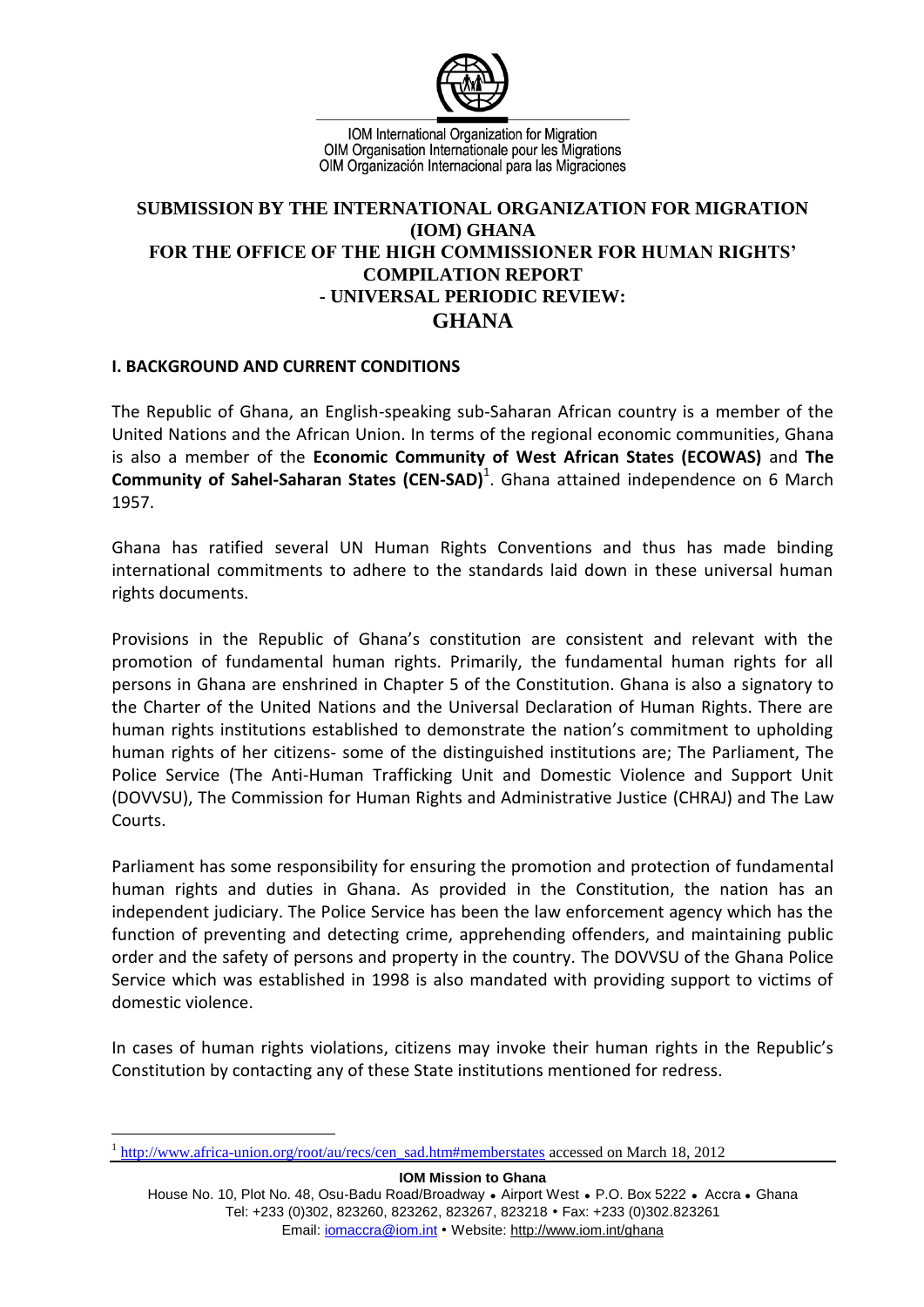## **II. ACHIEVEMENTS AND POSITIVE DEVELOPMENTS**

As far as migration issues are concerned, Ghana is an IOM Member State. On 18 December 1990, the **International Convention on the Protection of the Rights of All Migrant Workers and Members of Their Families** was adopted by the General Assembly without a vote and opened for signature by all Member States of the United Nations. Ghana, being a UN Member State became a signatory to the Convention on September 7, 2000<sup>2</sup>.

IOM's primary objective is to facilitate the orderly and humane management of migration. Underlying this objective is the concept that organized migration is needed, inter alia, to ensure respect for the human dignity and well-being of migrants. Concern for human rights is present in the Organization's activities, thus, IOM includes considerations relating to the rights and duties of migrants – and of States – in its advisory services, capacity-building projects and technical assistance on a variety of topics, such as facilitating regular migration, preventing irregular migration, combating human trafficking and the smuggling of migrants, and aspects of migrant processing and integration<sup>3</sup>.

Recognizing the need and the importance for migration management and mechanisms to be put in place that will guarantee the human rights and fundamental freedoms of migrants, The International Organization for Migration (IOM) Mission in Ghana signed a Cooperation Agreement with the Government of Ghana on 10 August 2010, to create a platform for IOM to address migration challenges in the country.

Under the agreement, IOM would efficiently and effectively prosecute its agenda of offering support to migrants to and from Ghana to ensure legal migration conforms to objectives of government to secure and protect the rights of citizens.

Emphasizing the nexus between migration and human rights, it is increasingly becoming a crucial policy topic worldwide, the Government of Ghana must be commended for its role in taking strides in handling recent influx of displaced persons and migrant workers who fled the political crises in Cote d'Ivoire and Libya. the Government of Ghana's efforts to stem irregular migration and promote regular migration in full respect of the human rights of migrant workers, thus facilitating the development of coherent labour migration policies and practices among the countries in the sub-West African region and North Africa, IOM Ghana since 2007 have been supporting the government in this direction.

Ghana has been identified as a country of origin, transit, and destination for women and children subjected to forced labor and sex trafficking<sup>4</sup>. Human trafficking has been dealt with by the passage of the Human Trafficking Act, 2005 (Act 694). The Act seeks to prohibit trafficking in persons. IOM participated in stakeholders' consultations prior to the passage of the Act and beyond has been to assisting the government through capacity building and the provision of logistics to the Ministry of Women and Children's Affairs and the Anti-Human Trafficking Unit of the Police Service to enforce the law.

The government must also be commended for expanding the mandate of the Economic and Organized Crime Office (EOCO), to involve in the investigation and prosecution of human trafficking cases.

<u>.</u>

<sup>&</sup>lt;sup>2</sup> [http://treaties.un.org/pages/ViewDetails.aspx?src=TREATY&mtdsg\\_no=IV-13&chapter=4&lang=en](http://treaties.un.org/pages/ViewDetails.aspx?src=TREATY&mtdsg_no=IV-13&chapter=4&lang=en) accessed on March 18, 2012

<sup>&</sup>lt;sup>3</sup> [http://www.iom.int/jahia/webdav/shared/shared/mainsite/about\\_iom/en/council/98/MC\\_INF\\_298.pdf](http://www.iom.int/jahia/webdav/shared/shared/mainsite/about_iom/en/council/98/MC_INF_298.pdf) Accessed on March 9, 2012

<sup>&</sup>lt;sup>4</sup> Trafficking In Persons Report 2011<http://www.state.gov/j/tip/rls/tiprpt/2011/164232.htm> accessed on February 2012